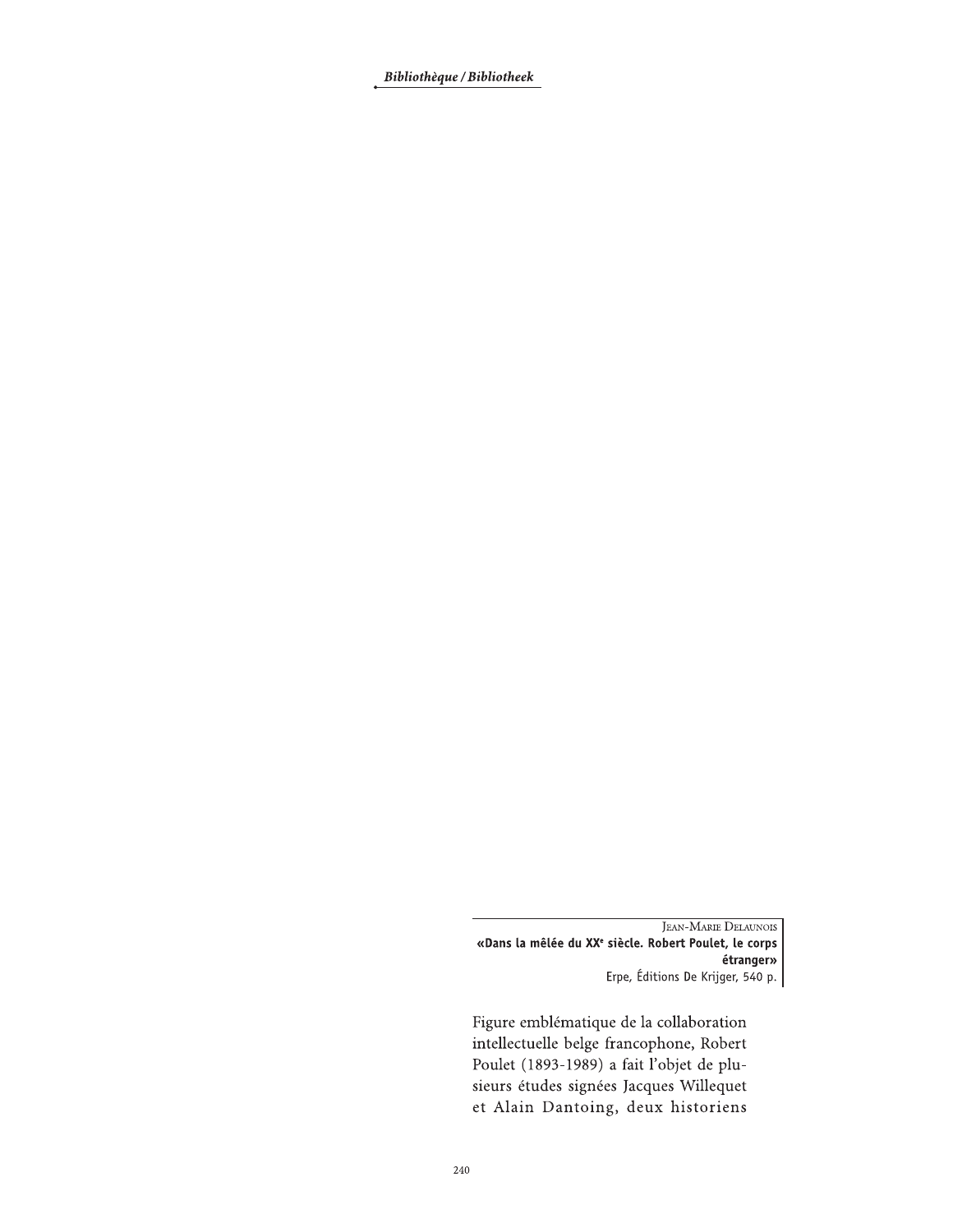captivés par l'esprit corrosif de ce "fasciste" modéré" et travaillant à la réhabilitation de l'incivique proscrit. Jamais toutefois, une biographie générale n'avait été réalisée. Le personnage, pourtant, le mérite. Romancier, essayiste et critique, il a participé de très près, dans l'Entredeux-guerres, à de nombreux groupes, revues et mouvements tant littéraires que politiques (Sélection, Nord, Le Disque vert, Le Manifeste du lundi, La Revue réactionnaire, Cassandre, Le Nouveau Journal, etc.). Dans les années 1930, il se fait le théoricien du "fascisme occidental": ni italien, ni nazi, mais enraciné dans la tradition monarchique nationale. En 1940, il devient une figure de proue de la presse collaborationniste en prenant la direction du Nouveau Journal, selon lui par fidélité au Roi. À la Libération, il est condamné à mort. L'affaire provoque beaucoup de remous car Poulet assure avoir eu l'aval du secrétaire du Roi, le comte Capelle, lors de la fondation du Nouveau Journal. Sa peine sera commuée en détention perpétuelle. Considéré sans doute comme trop encombrant en prison, il est libéré après cinq ans d'incarcération. Exilé à Paris, il occupera durant quinze ans la fonction de conseiller aux éditions Plon, tout en participant aux revues les Écrits de Paris et Rivarol. Jusqu'à sa mort, il donnera au journal satirique Pan, sous le pseudonyme de Pangloss, des critiques littéraires très prisées par toute une frange de l'intelligentsia belge.

Cet ultime biographe, licencié en histoire de l'Université catholique de Louvain, qui a précédemment consacré un ouvrage à cet autre collaborateur que fut José Streel, s'est donné comme projet de redorer le blason de l'intellectuel Robert Poulet et de rendre ses lettres de noblesse à une œuvre littéraire qu'il estime injustement délaissée. Pour ce faire, il a pu s'appuyer sur l'abondante documentation que lui a léguée feu Alain Dantoing et accéder à des sources demeurées jusqu'à présent à l'abri des regards historiques indiscrets : les archives de Poulet lui-même, comprenant son journal inédit. Il a également pu consulter le fort convoité journal de Paul Werrie, autre intellectuel collaborateur qui fut l'ami de Poulet. Rien de ce qui a été écrit par et sur Poulet ne lui a donc échappé. En ressort-il un éclairage neuf sur l'homme, l'intellectuel et l'écrivain ?

Force est de constater que l'auteur est fasciné par l'homme qu'il étudie et le plus souvent acquis à ses arguments. Plus d'une fois, on le surprend à se faire le zélateur de la pensée de Poulet par l'entremise de Poulet; on ne distingue plus qui s'exprime sous sa plume. Les mémoires de l'intéressé servent le plus souvent à expliquer les attitudes et prises de positions, ce qui donne lieu à des confusions chronologiques. Ainsi, par exemple, les sentiments et ressentiments de l'ancien poilu dans l'Entre-deuxguerres sont explicités à partir d'écrits datant des années 1970-1980. Traité dans ce sens, le récit se construit dans un esprit téléologique et néglige d'interroger les positions successives de l'individu dans un espace en devenir et soumis à d'incessantes transformations, ce que Pierre Bourdieu appelait la trajectoire. Les engagements ne sont pas expliqués à partir du contexte historique et social général. La famille et les lieux ne sont pas explorés. L'histoire de la famille Poulet, survolée en quelques pages (p. 18-21), n'occasionne pas une anamnèse fouillée propre à instruire le lecteur sur l'héritage social et symbolique